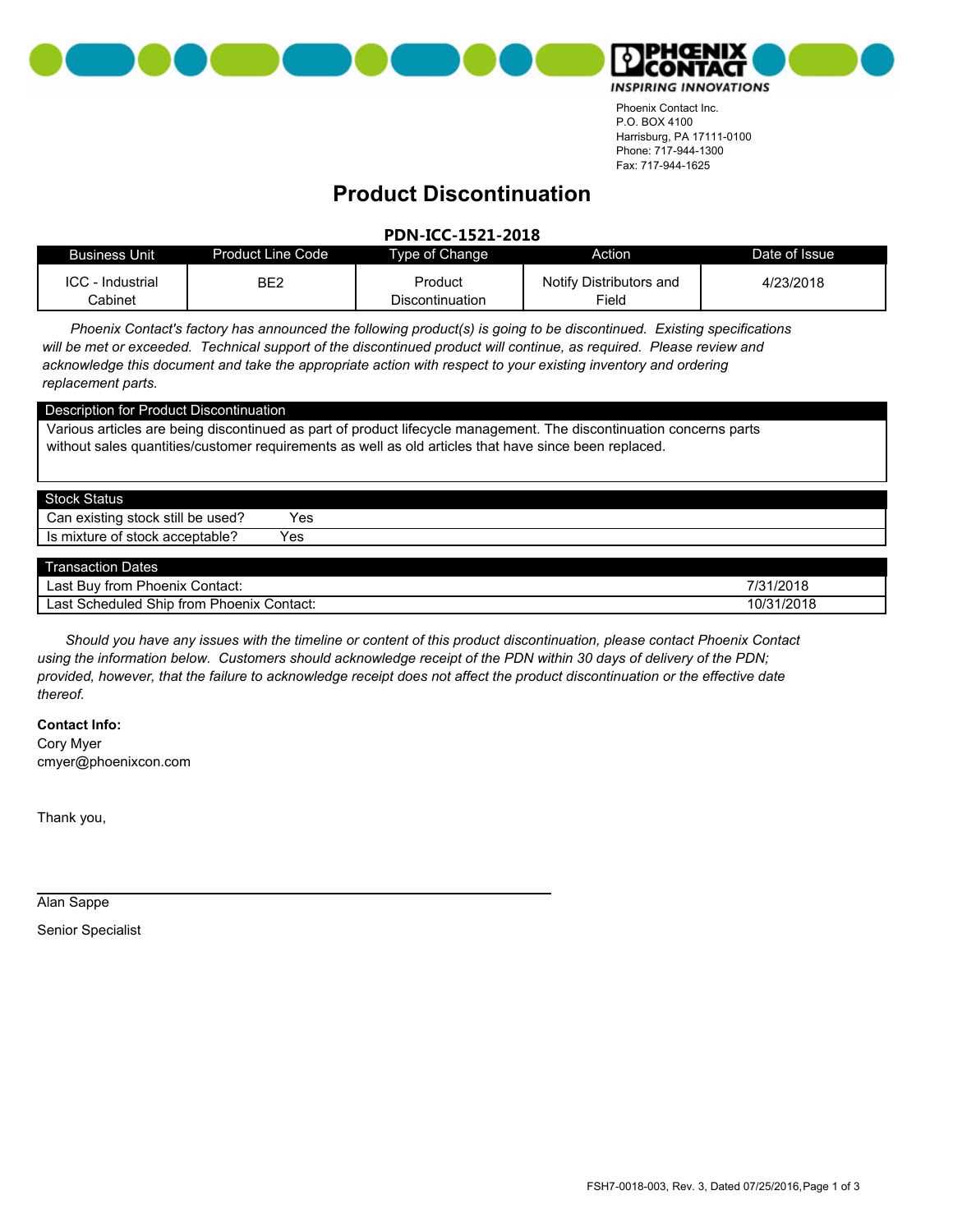



Phoenix Contact Inc. P.O. BOX 4100 Harrisburg, PA 17111-0100 Phone: 717-944-1300 Fax: 717-944-1625

## **Product Discontinuation**

| Discontinued Part # | <b>Type Description</b>       | Replacement Part # | <b>Type Description</b> |
|---------------------|-------------------------------|--------------------|-------------------------|
| 3037850             | ST 2,5-TWIN-DIO/R-L RD        |                    |                         |
| 3031556             | STTB 2,5-DIO 1N 5408K /O-U    |                    |                         |
| 3039939             | STTBS 2,5-LA 24 RD            |                    |                         |
| 3029826             | MZFKK 1,5-PV                  |                    |                         |
| 3005743             | MZFK 1,5 BU                   |                    |                         |
| 3005714             | MZFKKB 1,5                    |                    |                         |
| 3003473             | MZFK 1,5-PE                   |                    |                         |
| 3029813             | MZFKK 1,5                     |                    |                         |
| 3003758             | <b>MZFK 1,5</b>               |                    |                         |
| 3192038             | RVS 10-TP(2,4X0,8)L           |                    |                         |
| 3248212             | MP 6X1,5 WH                   |                    |                         |
| 3248166             | MP 8X1,5                      |                    |                         |
| 3248184             | MP 10X1,5 BU                  |                    |                         |
| 3248168             | MP 10X1,5                     |                    |                         |
| 3248180             | MP 6X1,5 BU                   |                    |                         |
| 3248156             | <b>MP 1,5 WH</b>              |                    |                         |
| 2701569             | GE 35/2-B                     |                    |                         |
| 2701573             | <b>GE 10/2-B BU</b>           |                    |                         |
| 3071082             | GE 35/1                       |                    |                         |
| 3071065             | GE 35/2                       |                    |                         |
| 3037614             | STTB 2,5-DIO/O-U BK           |                    |                         |
| 2701572             | GE 10/2-B                     |                    |                         |
| 3076196             | RBO 16-3L/N/FE-HC             |                    |                         |
| 3076154             | RBO 16-3L/FE-HC               |                    |                         |
| 3076248             | RBO 8-3L/N                    |                    |                         |
| 3076086             | RBO 8-3L/N-HC                 |                    |                         |
| 3076251             | <b>RBO 10-3L/N</b>            |                    |                         |
| 3076137             | <b>RBO 10-3L/FE</b>           |                    |                         |
| 3076112             | RBO 16-3L/N-HC                |                    |                         |
| 3076222             | <b>RBO 12-3L</b>              |                    |                         |
| 3076219             | <b>RBO 10-3L</b>              |                    |                         |
| 3076125             | RBO 8-3L/FE-HC                |                    |                         |
| 3076138             | RBO 10-3L/FE-HC               |                    |                         |
| 3076073             | <b>RBO 16-3L-HC</b>           |                    |                         |
| 3076099             | RBO 10-3L/N-HC                |                    |                         |
| 3076206             | <b>RBO 8-3L</b>               |                    |                         |
| 3034060             | DT 2,5-QUATTRO BU             |                    |                         |
| 3034073             | DT 2,5-QUATTRO-PE             |                    |                         |
| 3034057             | DT 2,5-QUATTRO                |                    |                         |
| 3034028             | DT 2,5                        |                    |                         |
| 3034086             | DT 2,5-TWIN                   |                    |                         |
| 1960026             | UKB 4-FS(2-2,8-0,8)           |                    |                         |
| 1954443             | UVKB 4-FS(4-2,8)TP(2,4X0,8)4L |                    |                         |
| 3006519             | ZVIOK 1,5-LA 24GN/O-MO        |                    |                         |
| 3076639             | <b>UKH 50-3L/N-F</b>          |                    |                         |
| 3076640             | UKH 50-3L/FE-F                |                    |                         |
| 3076638             | <b>UKH 50-3L-F</b>            |                    |                         |
| 3076633             | <b>UKH 240-3L/N/FE-F</b>      |                    |                         |
| 3076439             | <b>UKH 240-3L/FE</b>          |                    |                         |
| 3076641             | UKH 50-3L/N/FE-F              |                    |                         |
|                     |                               |                    |                         |